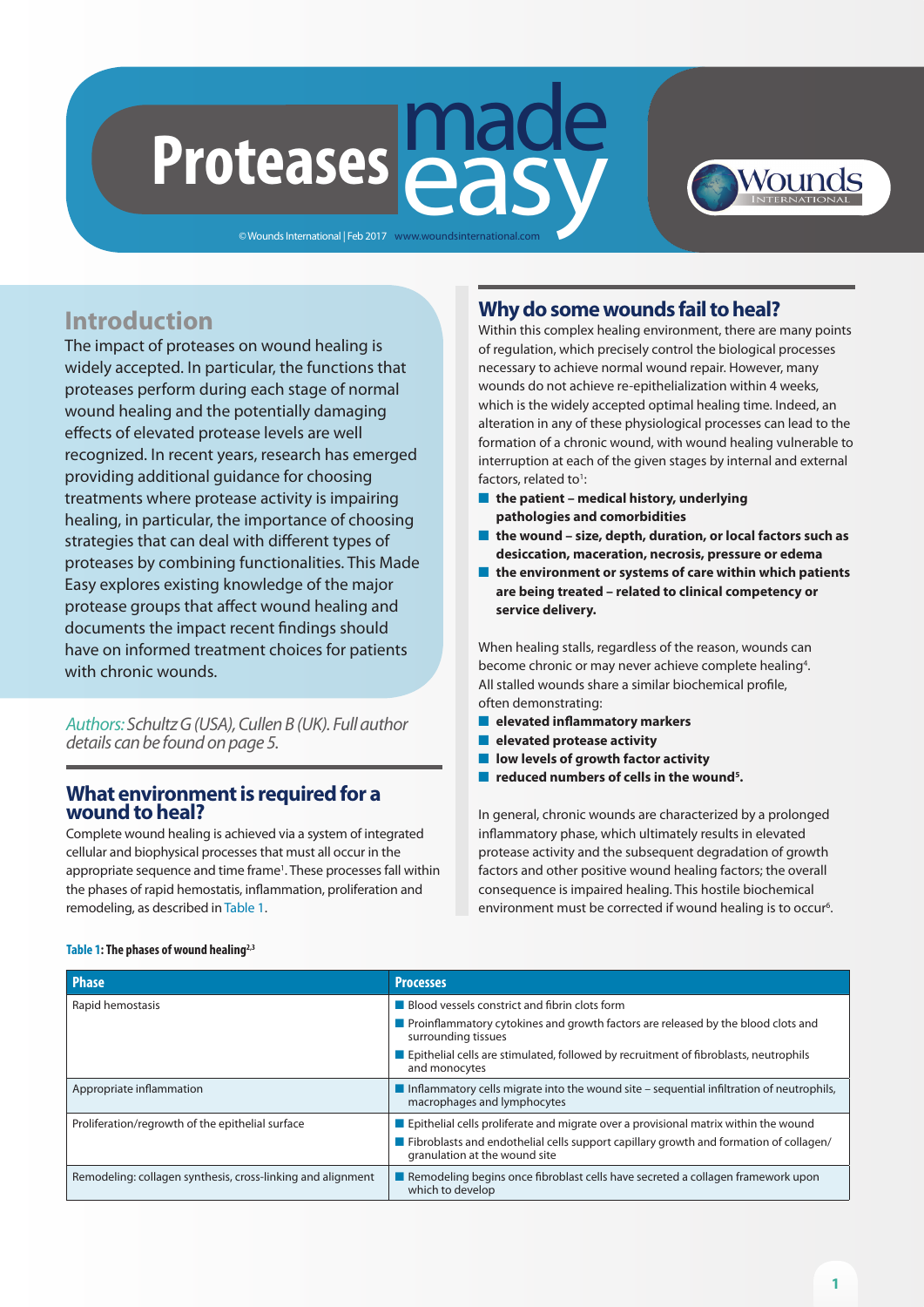# made Proteases **easy**

# Wounds

## **What are proteases?**

Proteases or proteinases are synonymous terms that define enzymes involved in degrading proteins such as collagen and other elements of the extracellular matrix (ECM). They are generally classified into four major groups based on functionality; however, only two of these groups, the serine proteases and matrix metalloproteinases (MMPs), are considered important extracellularly (i.e. outside the cell) as they function optimally under physiological conditions and at a pH ~7.5<sup>7</sup>.

At each of the physiological stages of normal wound healing, controlled proteases – such as MMPs – are necessary for wound healing: removal of the denatured matrix (debridement), contraction of the ECM, epithelial migration, migration of epidermal cells and remodeling of the scar (Figure 1). However, these proteases must always be present in the right places, at the right times and at the right levels.

Since these proteases are destructive in nature under normal physiological conditions, they are subject to strict regulation<sup>7</sup>. When the critical balance between proteases and their

control system is upset, a pathological condition can occur; elevated levels of active proteases have been shown to be associated with many chronic conditions and diseases<sup>8</sup>. In addition, the presence of bacteria can exacerbate the hostile wound environment by producing virulence factors such as bacterial proteases<sup>6</sup>.

## **How can proteases disrupt wound healing?**

Although wound healing requires protease activity, the delicate balance between tissue breakdown and repair can be disturbed if protease levels become abnormally elevated, as depicted by the hypothesis of chronic wound pathophysiology in Figure 2.

While an unbalanced proteolytic environment endures, wound chronicity is perpetuated: key functional molecules that are required to stimulate cell growth and production of new tissue – such as collagen, ECM proteins and growth factors – are degraded, and so the negative proinflammatory cycle continues<sup>9,10</sup>.



**Figure 1: Proteases and the physiological stages of wound healing: debridement, angiogenesis, contraction, epithelial migration and scar remodeling**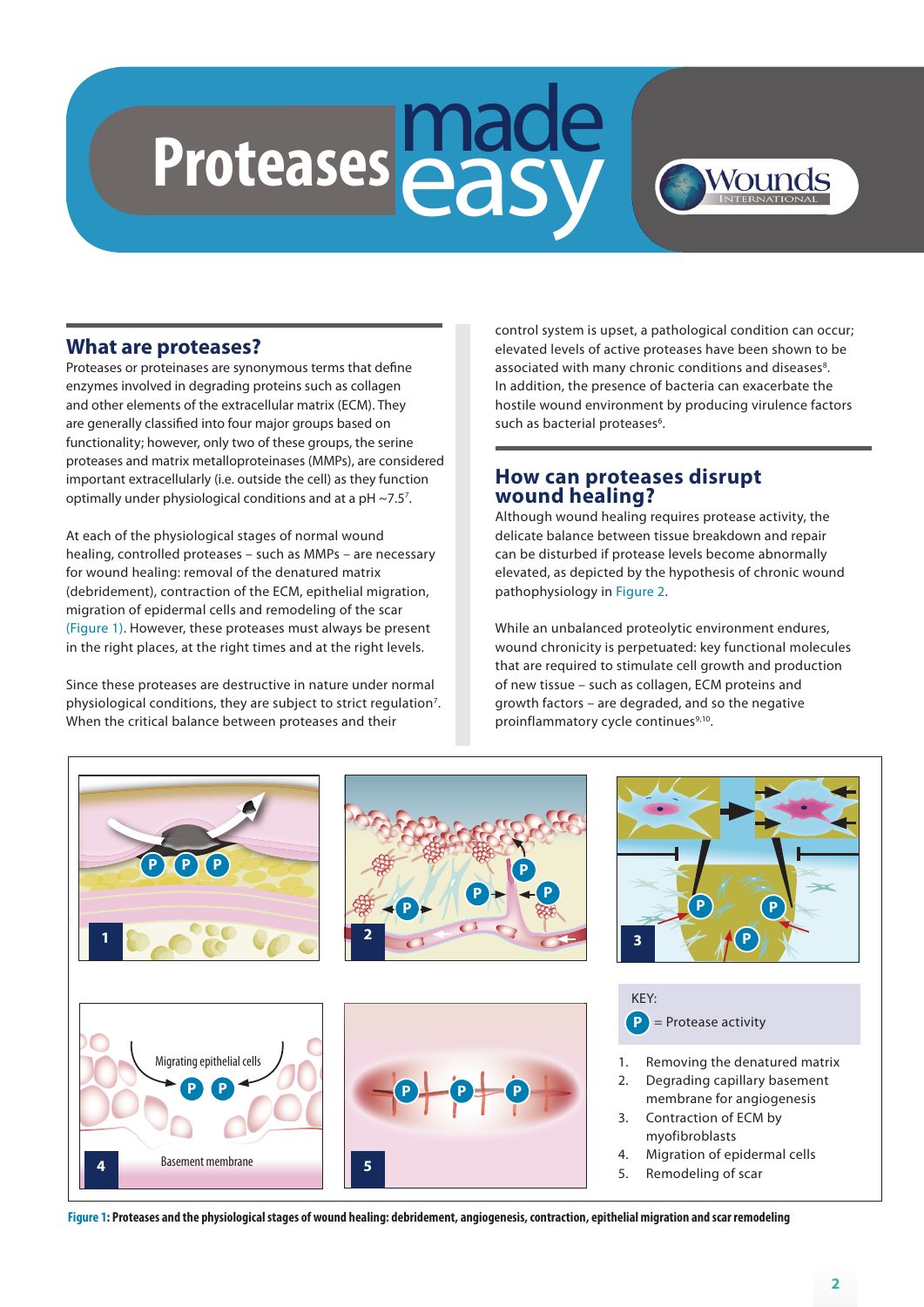

**Figure 2: Hypothesis of chronic wound pathophysiology11**

#### **BOX 1: THE MAJOR PROTEASES INVOLVED IN WOUND HEALING**

#### **MATRIX METALLOPROTEINASES**

Much is known about the critical role MMPs play in wound healing. Moreover, there is a substantial body of evidence demonstrating that MMPs are elevated in chronic wounds, and that elevated and prolonged expression of MMPs leads to impaired wound healing. When MMPs are elevated or present in the wound for too long they start to damage proteins that are not their normal substrates, resulting in destruction of essential growth factors, receptors or ECM proteins<sup>12;5</sup>.

#### **SERINE PROTEASES**

The serine proteases, which are expressed by neutrophils such as elastase (i.e. human neutrophil elastase [HNE]), cathepsin G, and urokinase-type plasminogen activator, are also involved in the wound healing process. In addition to MMPs, serine proteases – such as elastase – are often present in the proteolytic environment of a chronic wound<sup>12</sup>.

#### **BACTERIAL PROTEASES**

Evidence exists to support the contribution of bacteria to the proteolytic wound environment via the production of their own proteases<sup>13</sup>. Bacterial proteases are virulence factors that are secreted by a number of different types of bacteria commonly found in wounds. Virulence factors are molecules produced by pathogens that facilitate colonization, replication and spread of bacteria within a host<sup>13</sup>. Production of bacterial proteases can enhance the activity of proteases produced by the host, with host and bacterial proteases working in synergy to amplify the hostile wound environment<sup>14,15</sup>.

#### **Proteases and wound healing: developments in our understanding**

Many published studies have documented that excessive protease activity in chronic wounds creates a negative healing environment<sup>16</sup>, but few studies have documented which proteases are in excess and at what levels they become detrimental. Levels of both MMPs and serine proteases in chronic wounds have been measured and found to be significantly elevated compared with levels in acute wounds, while MMP8, MMP9 and HNE, all of which are inflammatoryderived proteases, predominate in chronic wound fluid<sup>17,18</sup>. Therefore, it is widely accepted that the chronic wound environment is proinflammatory and contains an excess of active proteases, which contribute to wound chronicity (Box 1).

However, recent research has shown that it is important to look at a combination of proteases that may be in excess rather than one individual protease, and that there may be several contributing factors resulting in elevated protease activity in non-healing chronic ulcers (Box 2 and Box 3)<sup>19,20</sup>. While more research is needed to determine why different proteases are elevated in some non-healing wounds rather than others, when an excess of any of the aforementioned proteases is present, the probability of healing is greatly reduced unless appropriate interventions are in place<sup>21</sup>.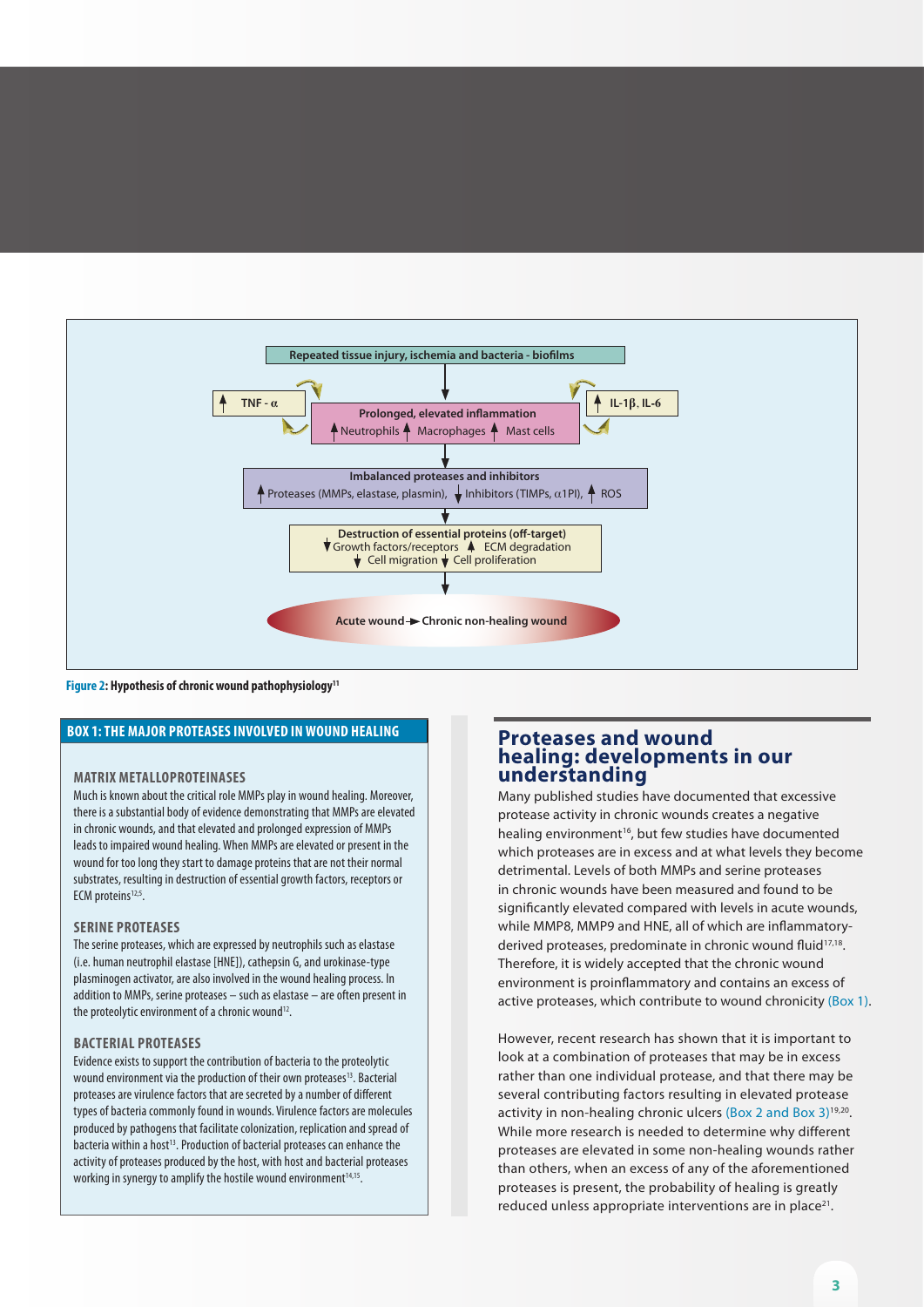#### **BOX 2: DIAGNOSTIC MARKERS FOR CHRONIC WOUND SUBPOPULATIONS**

Many developments have been made in recent years in the field of advanced chronic wound treatment. For example, advanced therapy now includes the use of growth factors, extracellular matrixes and engineered tissue-based products<sup>22</sup>. Clinical studies have shown that these treatments tend to be most effective within chronic wound subpopulations. This suggests that there are subgroups within the whole chronic wound population that fail to heal as a result of different or multiple underlying biochemical defects.

As such, it is critical to develop an improved understanding of chronic wound pathophysiology, so targeted approaches to treatment can be instigated. This will also require the stratification of patients according to biochemical diagnostic markers rather than etiology alone, which is a new approach for wound care, but one that has been validated in other fields such as oncology<sup>23</sup>.

#### **BOX 3: QUANTIFYING THE LEVEL OF PROTEASE ACTIVITY THAT IS DETRIMENTAL TO HEALING**

#### **BACKGROUND**

Although it is well known that elevated protease activity can impede wound healing, less is known about the levels of protease activity required to have a detrimental effect. A study published in 2016 explored the relationship between inflammatory protease activity and wound healing status, particularly with regards to the levels of HNE and MMP activity that correlate to non-healing<sup>20</sup>.

#### **METHODOLOGY**

Patients ( $n=290$ ) over 18 years of age with a wound that had been present for at least 4 weeks were assessed by a clinical investigator between May 16, 2011 and January 16, 2012. A chronic wound was defined as one that had failed to progress through a normal, timely sequence of repair and where comorbidities were interfering with the normal healing process, which included delayed, stalled, hard-to-heal, recalcitrant, difficult and complex wounds. Etiologies within the study included diabetic foot ulcers, pressure ulcers, venous leg ulcers, surgical wounds and traumatic wounds.

Healing status was defined by percentage wound area reduction during the first 4 weeks of treatment, with wounds initially assessed to determine whether they were on a healing or non-healing trajectory (the percentage area reduction required to show healing varied depending on the wound type). To determine protease levels, wounds were swabbed using a technique designed for optimum assessment of protease activity (the Serena technique). Wound fluid was eluted from the swabs and extracts were used immediately for protease testing.

#### **OUTCOMES**

#### **HNE values**

The median HNE value for all wounds was 2.6 mU/110 μL (range 0-108; *n*=286). HNE levels were substantially higher for some wound etiologies, including pressure ulcers (5.0 mU/110 μL) and arterial ulcers (11.1 mU/110 μL).

#### **MMP values**

The median value for all MMPs measured for all wounds was 12.6 U/110 μL (range 0-476; *n*=286). Compared with HNE values, there was less variation between wound types, although MMP values were found to be higher in arterial wounds (23.5 U/110 μL).

#### **SUMMARY**

Results suggest that chronic wounds with values of HNE >5 and/or MMP >= 13, respectively, should be considered to have impaired healing and treated as such. In this study, it was estimated that 66% of the non-healing chronic wounds met these criteria and had elevated protease activity. Receiver operating characteristic curve analysis was conducted to determine the classification of non-healing wounds in the context of these HNE and MMP values.

Interestingly, the median value of all wounds for each individual protease was below this threshold, however, 66% of wounds were estimated as having elevated protease activity. This shows that in some non-healing wounds, the excess protease activity was predominantly due to HNE activity, whereas in others, it was mainly due to MMP activity. As such, to deal effectively with excess protease activity in all non-healing wounds it is necessary to be able to reduce both HNE and MMP activity.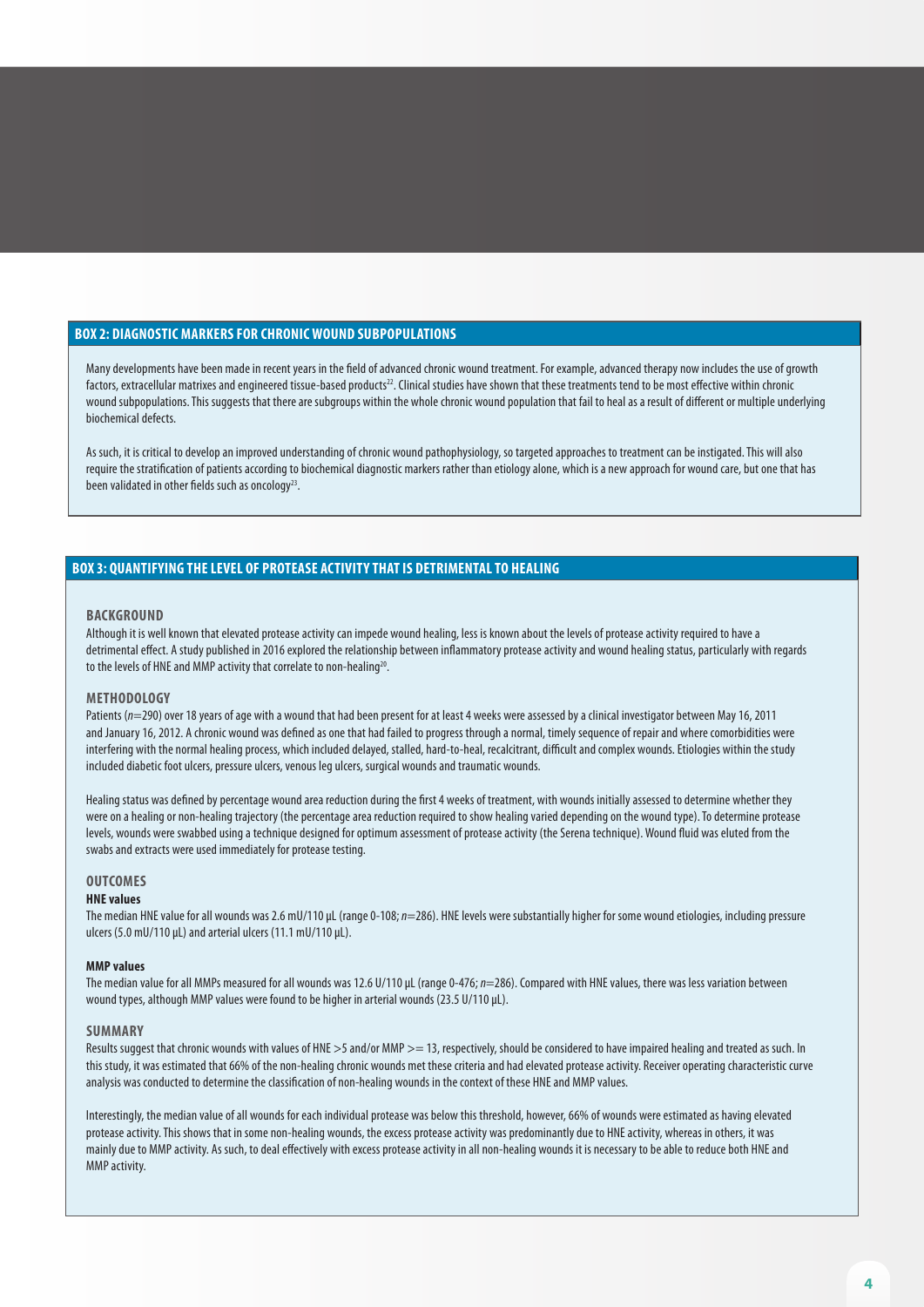#### **What are the wider implications of excess protease activity and disrupted wound healing?**

w

Abnormal protease activity can affect wounds in all of the complex stages of healing, but the effects of elevated protease activity are not purely physiological. Indeed, where stalled wound healing is not recognized and treated as quickly as possible, there can be numerous wider implications, impacting patients' quality of life and increasing the burden to patients and their caregivers, as well as leading to financial challenges for healthcare systems and society as a whole<sup>24</sup>.

Living with a stalled wound can have a negative impact on physical, mental and social aspects of patient wellbeing, especially where wounds persist for months or years. In wound care, outcomes are often measured in terms of wound progress (i.e. percentage change in wound size), but patients with chronic wounds often report concerns with pain, malodour, excessive exudate, appearance of the wound and comfort of the dressing applied<sup>25</sup>. Activities of daily living are also often impacted, with patients unable to continue living their lives – for example, in terms of work and productivity – as they could before their wounds presented or became chronic<sup>26</sup>.

Wound care is an important element of healthcare provision, but it can often be both expensive and labour-intensive. As such, if healing problems related to excess protease activity are not adequately identified and addressed, costs to healthcare providers can be compounded as chronicity worsens. Indeed, the prevalence and incidence of stalled wounds are predicted to continue rising from current levels, due to the presence of an aging population and increasing levels of damaging comorbidities such as diabetes. Inevitably, there are pressures to reduce increasing costs of care, especially for chronic wounds26.

As such, optimizing the healing process will be of major importance as it regards chronic wound care. Effective treatment is vital to address costs to the patient, society and healthcare systems of delayed wound healing. It is important to identify appropriate advanced wound care therapies, as well as addressing issues of service delivery and clinician competency. Individualized wound management plans should be developed based on assessment and monitoring of healing progress $24$ . As with any scientific endeavor, it will be critical to consider the implications of new research in the ongoing provision of effective, advanced wound management that addresses both patient and budgetary needs.

#### **How does this knowledge impact choice of treatment?**

One strategy employed to overcome the chronicity of non-healing wounds relies upon wound bed preparation (debridement, control of infection or inflammation, moisture control, and wound edge management), in conjunction with the use of advanced therapies<sup>27</sup>.

Based on current wound care knowledge, an ideal intervention should have the ability to simultaneously control MMP activity, HNE activity and bacterial protease activity. Some studies have shown that dressings that foster an optimal moist wound environment may also be effective in 'kick-starting' the wound healing process $27$ .

Whereas studies of dressing materials such as collagen have demonstrated an effect *in vitro* in reducing excess MMP activity, a lesser effect has been observed in other protease activities, such as HNE and bacterial protease activity. Other studies involving oxidised regenerated cellulose material indicate that it breaks down to simple sugars, glucose and glucoronic acid when in contact with wound fluid, an effect that works to reduce pH<sup>28</sup>.

As discussed, such a reduction in pH has been shown to minimize the activity of extracellular proteases such as MMPs, HNE and bacterial proteases. *In vitro* studies have demonstrated that the combination of these materials has the effect of reducing excessive levels of protease activity found in wound fluid, whether this is of MMP, HNE or bacterial origin<sup>29,30</sup>.

# **Author details**

**Schultz G1 , Cullen B2 .**

- 1. Greg Schultz, Institute for Wound Research, Department of Obstetrics and Gynaecology, University of Florida, USA
- 2. Breda Cullen, R&T Director, Systagenix Wound Management